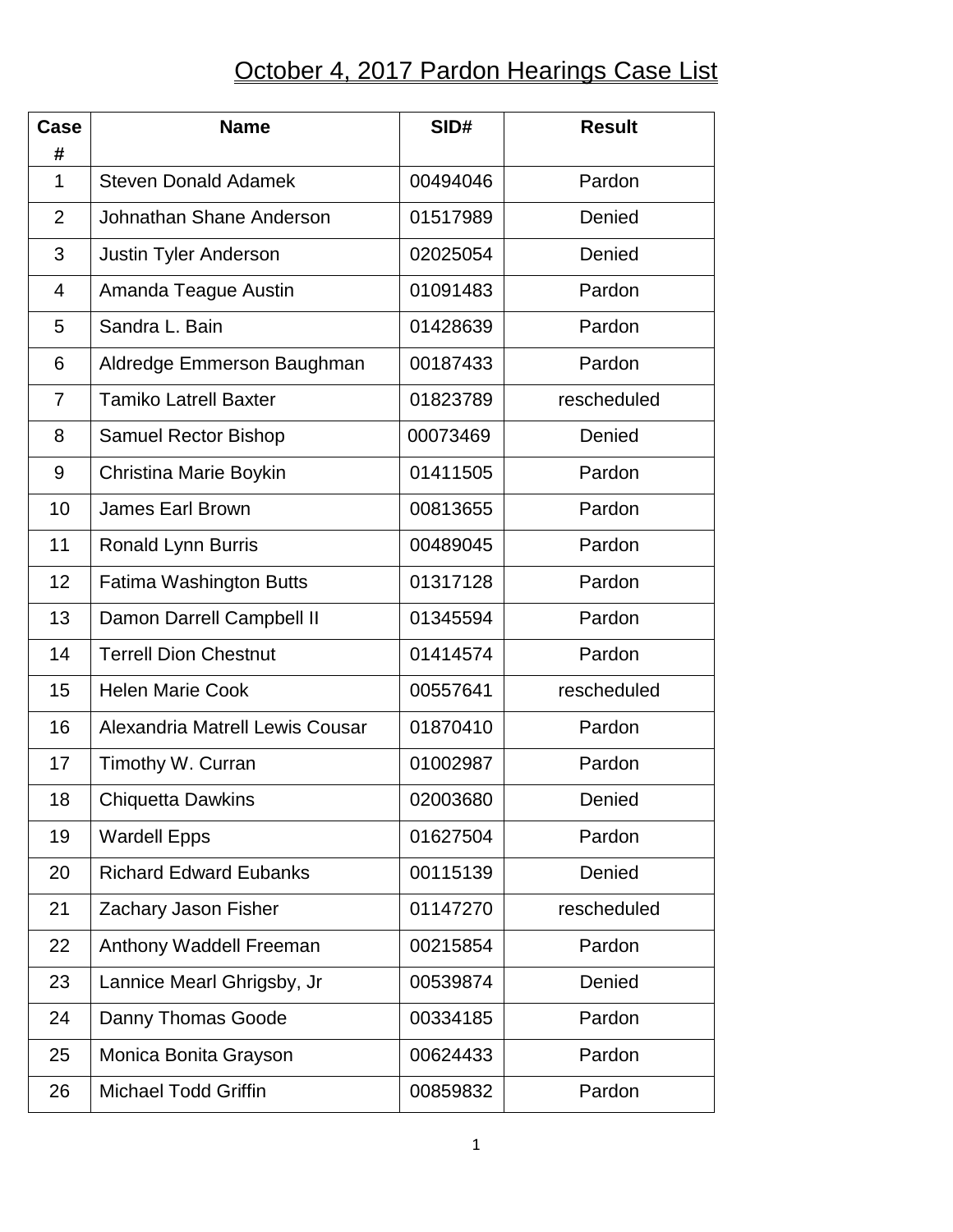## October 4, 2017 Pardon Hearings Case List

| 27 | Onsephiorous L. Grissette        | 01532360 | Denied      |
|----|----------------------------------|----------|-------------|
| 28 | Warren Maurice Hamilton, Jr.     | 01446376 | Denied      |
| 29 | Larry David Hays                 | 00124628 | Pardon      |
| 30 | <b>Kristine Carol Hennek</b>     | 01464258 | Pardon      |
| 31 | Jimmy Edward Hollingsworth       | 00262752 | Pardon      |
| 32 | Monica T. Holmes                 | 01610508 | Denied      |
| 33 | Sandra Horne                     | 00779183 | Pardon      |
| 34 | Clifford S. Hubbard              | L0001077 | rescheduled |
| 35 | <b>Richard Monroe Jackson</b>    | 00521950 | Denied      |
| 36 | Simon Jermaine Jackson           | 00896169 | Pardon      |
| 37 | <b>Thomas Keels Jefferson</b>    | 01212924 | Denied      |
| 38 | Ashley Brooke Kemp               | 01506285 | Pardon      |
| 39 | James Charles Littlejohn         | 00412631 | Denied      |
| 40 | <b>Averian Torenental McCoy</b>  | 00827330 | Denied      |
| 41 | Raheem R. McCray                 | 01897838 | Denied      |
| 42 | <b>Jesse Stevens Metcalf</b>     | 00017227 | Pardon      |
| 43 | <b>Jasmine Mills</b>             | 02197880 | Pardon      |
| 44 | Linda Ann Neely                  | 00383823 | Pardon      |
| 45 | <b>Bradley Turner Perricelli</b> | 01648871 | Pardon      |
| 46 | Carl Wayne Peterson              | 00489876 | Pardon      |
| 47 | Ricky T. Prather                 | 02005274 | Pardon      |
| 48 | James B. Prosser                 | 01667931 | Denied      |
| 49 | Natasha Reeves                   | 01692067 | Pardon      |
| 50 | <b>Anthony Durant Roach</b>      | 01000024 | Denied      |
| 51 | <b>Iris Robinson</b>             | 00976142 | Pardon      |
| 52 | <b>Michael Vernon Saunders</b>   | 00840142 | Denied      |
| 53 | Nicholas John Savastano          | 00738514 | Denied      |